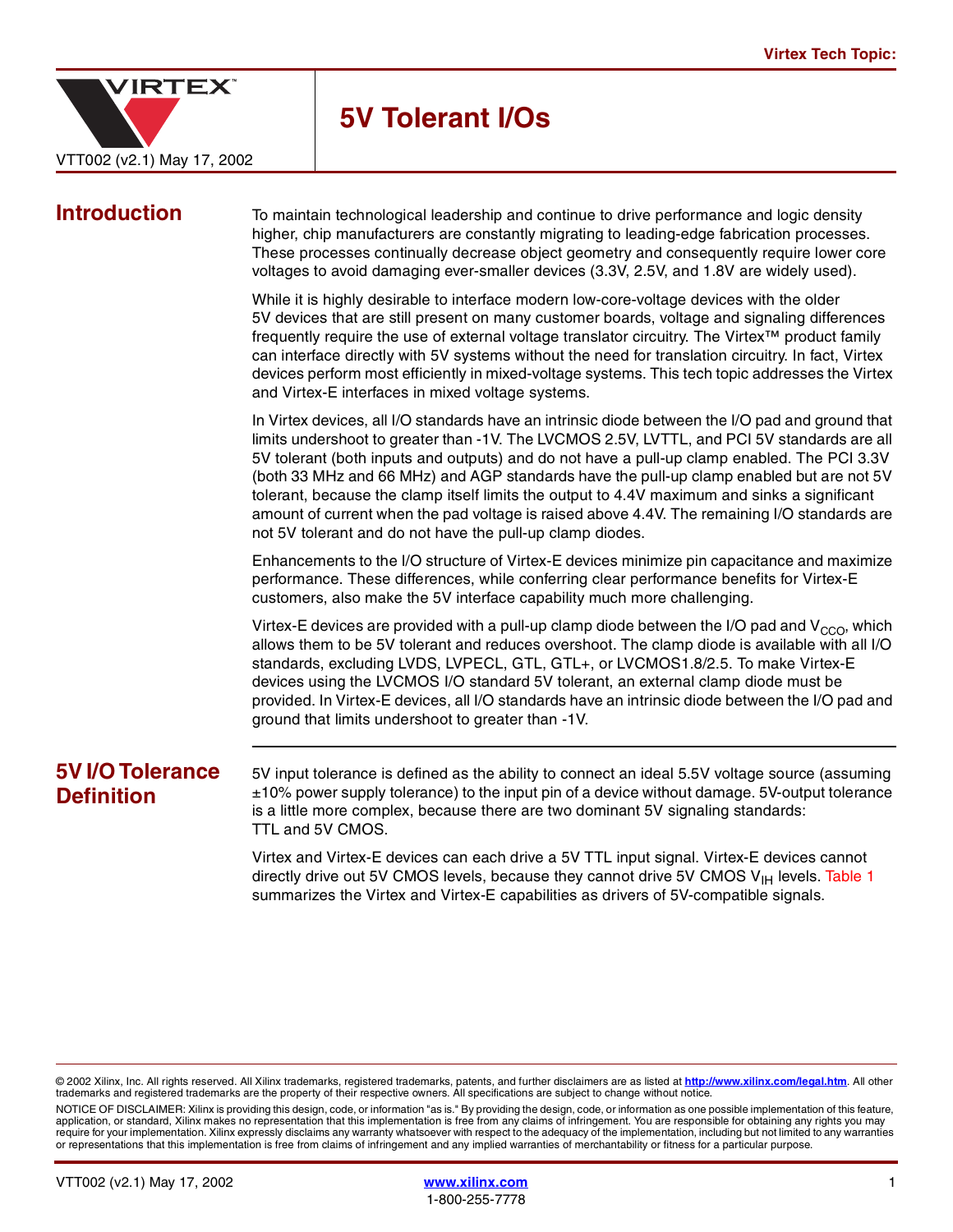| <b>Driving Device</b> | <b>Receiving Device</b> | <b>Comments</b>                                                                   |
|-----------------------|-------------------------|-----------------------------------------------------------------------------------|
| Virtex                | 5V TTL                  | Yes                                                                               |
| 5V TTL                | Virtex                  | Yes                                                                               |
| Virtex                | 5V CMOS                 | Yes, provided the conditions in Note 1 are satisfied.                             |
| 5V CMOS               | Virtex                  | Yes                                                                               |
| Virtex-E              | 5V TTL                  | Yes, provided nothing on the receiver device pulls a<br>signal greater than 3.6V. |
| 5V TTL                | Virtex-E                | Yes, provided the conditions in Note 2 are satisfied.                             |
| Virtex-E              | 5V CMOS                 | No.                                                                               |
| 5V CMOS               | Virtex-E                | Yes, provided the conditions in Note 3 are satisfied.                             |

|  |  | Table 1: Virtex Series FPGA 5V I/O Support Summary |  |  |  |
|--|--|----------------------------------------------------|--|--|--|
|--|--|----------------------------------------------------|--|--|--|

#### **Notes:**

- 1. Must tri-state outputs and use an external resistor to pull up to 5V.
- 2. Can drive only an input-only signal. The pin must be standard input (not GCLK, MODE, or JTAG), and the I/O standard must be clamp enabled (not LVDS, LVPECL, GTL, GTL+, or LVCMOS1.8/2.5).
- 3. Needs clamping to 3.6V, the selected I/O standard must not be LVCMOS1.8/2.5, LVDS, LVPECL, GTL, or GTL+. To use the LVCMOS1.8/2.5 standard, an external (voltage limiting) clamp diode must be provided in addition to the external resistor.

# **Using a Virtex Device to Drive 5V CMOS-Level Signals**

To drive 5V CMOS-level inputs, a pull-up resistor must be applied to the 5V Virtex output. Prior to driving a logic 1 data signal, the Virtex output must be tri-stated. This ensures no overlap or crowbar current in the input buffers of the 5V-receiving device.

The required Virtex output pin configuration is commonly called "open collector", or more correctly, "open drain". This function is easily generated inside the chip by driving the data together with the active low Output Enable signal of the output block. The external low-to-high transition is then driven only by the pull-up resistor. For example, applying a 470-ohm pull-up resistor to 5V and a 50-pF load capacitance (as shown in Figure 1) creates a 0.4V to 4.5V rise time of about 40 ns.



*Figure 1:* External Low-to-High Transition Example

For a faster rise time, the internal active low Output Enable signal is not driven directly from the internal data signal. Instead, it is driven from a two-input AND gate that is driven by both the internal data signal and the input signal returned from the same device's output pin. On the rising edge, this assures that the output pull-up transistor is active for most of the rise time, resulting in a shorter output delay. The important part of the rise time from 0.4V to 3.0V is reduced dramatically, from 20 ns to 3 ns (see Figure 2).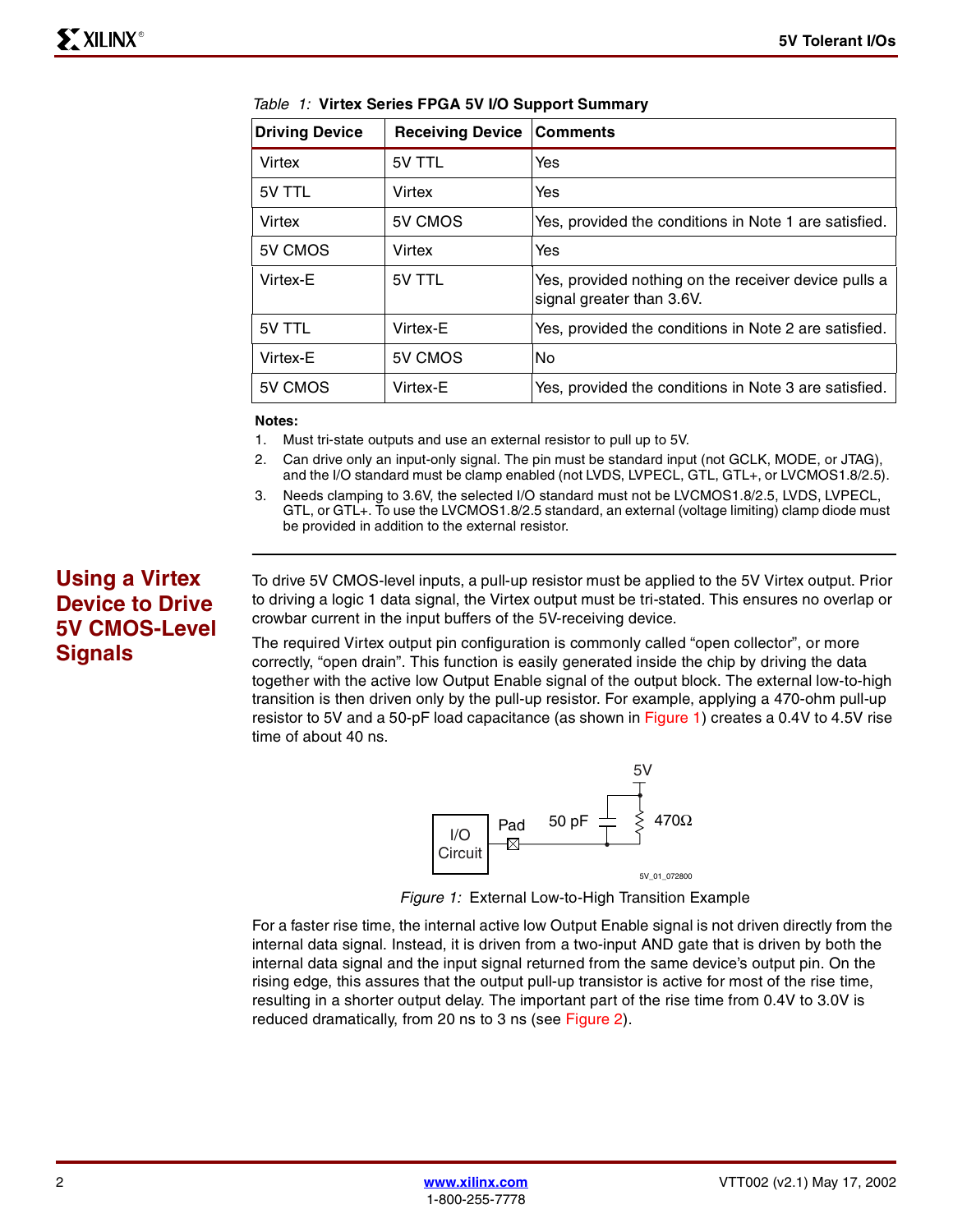

*Figure 2:* Transition Example Schematic

Ringing can be avoided by following proper board design practices. In most cases, the fast active edge enables the CMOS threshold to be passed with a propagation delay of less than 3 ns. At worst, an additional pullup from the resistor is still needed to reach the threshold voltage reliably, but this enables at least 15 ns to be saved.

# **Using a Virtex-E Device as a Receiver of a 5V TTL Signal**

The internal clamp diode to  $V_{CCO}$  that is provided in Virtex-E devices with certain I/O standards, clamps the driving output to  $V_{CCO} + V_{Diode}$  (approximately 4.4V). This results in a large current sunk in the diode.

By inserting a series resistor, the current is limited to some reasonable value, for example 10 mA. An internal diode can clamp the I/O pad to the value of  $V_{CCO} + V_{Diode}$ . Including the series resistor minimizes the current sink created by the clamp. For example, the 100-ohm resistance value is applied to the Virtex-E inputs to ensure that Virtex-E device meets all specification for the LVTTL I/O standard. The 100-ohm resistance value needed on the Virtex-E inputs is calculated using the following formula:

$$
R = (5V - V_{Diode} - V_{CCO}) / 10 \text{ mA}
$$

Assumptions used to obtain the resistor values are as follows:

- Maximum current limit is 10 mA.
- $V<sub>Diode</sub>$  is approximately 0.8V.

Note that applying a continuous voltage higher than 4.4V to the Virtex-E inputs that do not have a diode to  $V_{CCO}$  (for example; GCLK, MODE, and JTAG pins) is not allowed and damages the inputs. Although the damage might not be instantaneous, the long-term reliability of the design can be impacted.

A 5V device can drive a standard Virtex-E I/O pin (excluding GCLK, MODE, and JTAG pins), provided the following conditions are met:

- The Virtex-E pin is input only.
- The IBUF is configured to have a clamp to  $V_{CCO}$  (This is not possible with LVDS, LVPECL, GTL, GTL+, or LVCMOS1.8/2.5 I/Os).
- A current-limiting resistor (100 ohms) is placed in series with the pad.
- $V_{\text{CCOMAX}}$  is 3.6V and  $V_{\text{PADMAX}}$  is 4.4V. The Virtex-E device must never discharge a pad driver to a voltage higher than 3.6V. However, occasional ringing, which might cause the pad to rise above 3.6V momentarily, is not a problem.

Provided the above conditions are met, damage to Virtex-E devices can be avoided.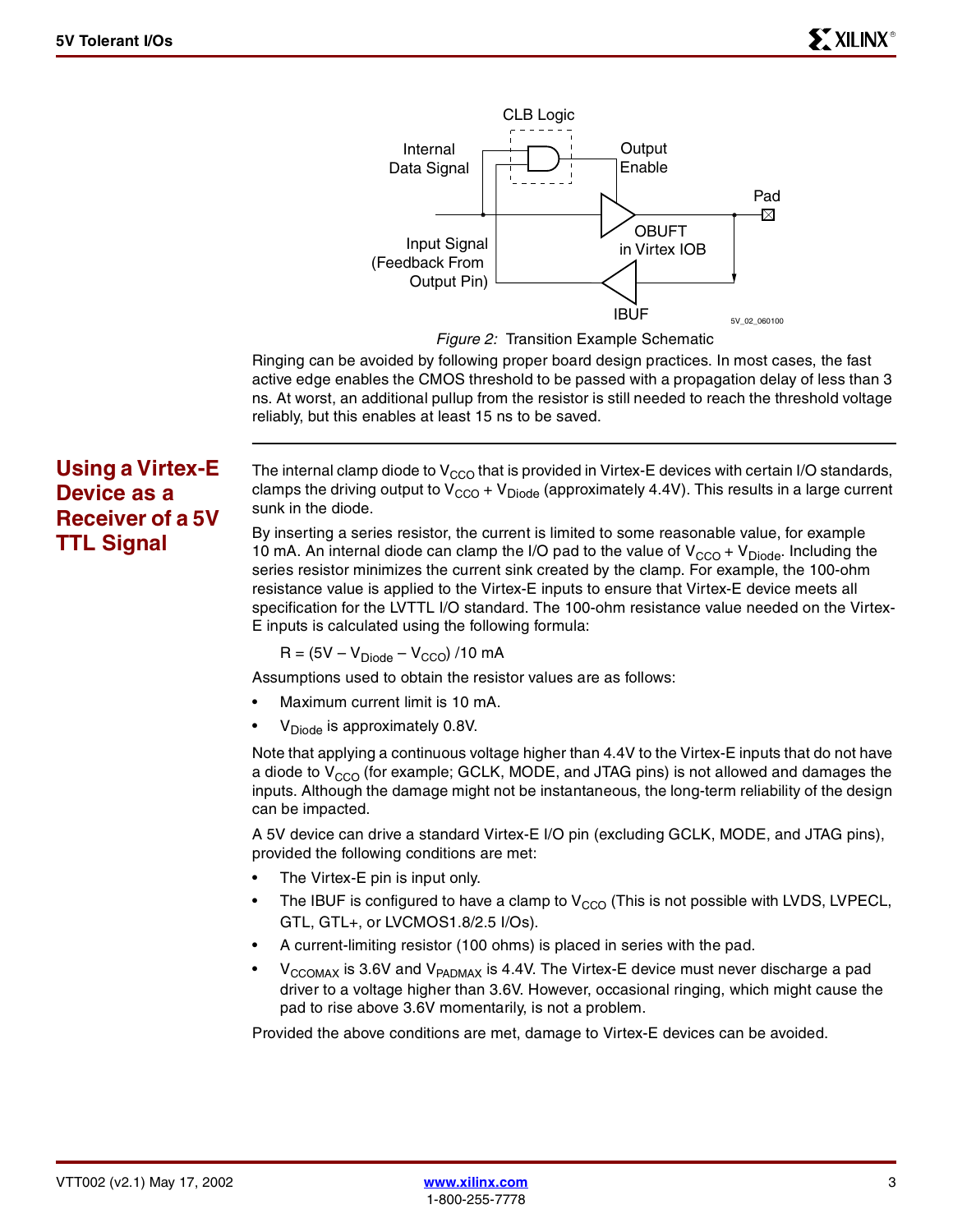### **Possible Solutions for Clamping the Voltage to 3.6V**

#### **Solution 1: External Resistor Clamp Circuit**

An external resistor divider circuit could be provided; however, the sizing of these resistors must be based on the  $I_{OH}$  and  $I_{OL}$  values specified for the 5V device. The  $I_{OH}$  and  $I_{OL}$  values are specified at  $V_{OH}$  and  $V_{OH}$  and are specified as worst-case low current, respectively. Since resistor clamps result in a voltage that is different from  $V_{\text{OL}}/V_{\text{OH}}$ , and drive current might exceed tested minimum values, drive current is likely to differ from the data sheet specification. The difference in the drive current makes this solution more difficult to implement.

#### **Solution 2: External Active Clamp Circuit**

Another solution that eliminates the need for external resistors is to have active clamp circuitry. Figure 3 shows a diode stack that limits the pad voltage to 3.6V or less.



# **Using a Virtex-E Device to Drive a 5V TTL Device**

A Virtex-E part can drive an input-only signal on a 5V TTL device, provided that the 5V TTL  $V_{\parallel}$ and  $V_{\text{IH}}$  requirements are met. As long as no path to 5V exists for the driven device's pad, this solution works.

Virtex-E devices are not 5V PCI-compliant; however, a Virtex-E input-only signal can be driven by a 5V PCI part in a PCI system, provided that all of the requirements mentioned in Note 3 (see Table 1) are met. The effect of having a Virtex-E input-only signal on a PCI bus is to limit the maximum logic High value on that bus to  $V_{CCO}$  (for Virtex-E devices) +  $V_{Diode}$ . Another effect is the increased delay to the Virtex-E input-only pin, due to the current-limiting resistor. The current-limiting resistor can change the impedance of the bus, thereby impacting signal integrity.

# <span id="page-3-0"></span>**5V Tolerance in Virtex-II Devices**

Virtex-II I/Os are not 5V tolerant without adding an external current-limiting resistor. Each Virtex-II I/O has a pair of clamp diodes that connects to  $V_{CCO}$  and GND. This is shown in Figure 5 in the **[data sheet](http://www.xilinx.com/xlnx/xweb/xil_publications_display.jsp?category
=/Data+Sheets/FPGA+Device+Families/Virtex-II&iLanguageID=1)** (page 4).

However, for LVCMOS/LVTTL I/O standards, a workaround for this problem is to use a resistor in series to limit the current into the clamp diode. (This only works for a higher voltage that is driving Virtex-II input. It will not work for a Virtex-II output or bidirectional signal, because the resulting  $V_{OH}$  will be lower than the specification of the other device.)

Given that:

- the forward-bias voltage of the clamp diode is 0.5V, and
- the limit that any I/O pin can be overdriven above or below the limits of GND and  $V_{CCO}$  is 10 mA,

the following is a calculation example:

Assume you want to drive 5V from device X to the LVCMOS33 input in a Virtex-II device.

- V<sub>CCO</sub> minimum for LVCMOS33 is 3.0V.
- $V_{OH}$  maximum for the LVCMOS5 is 5.25V.